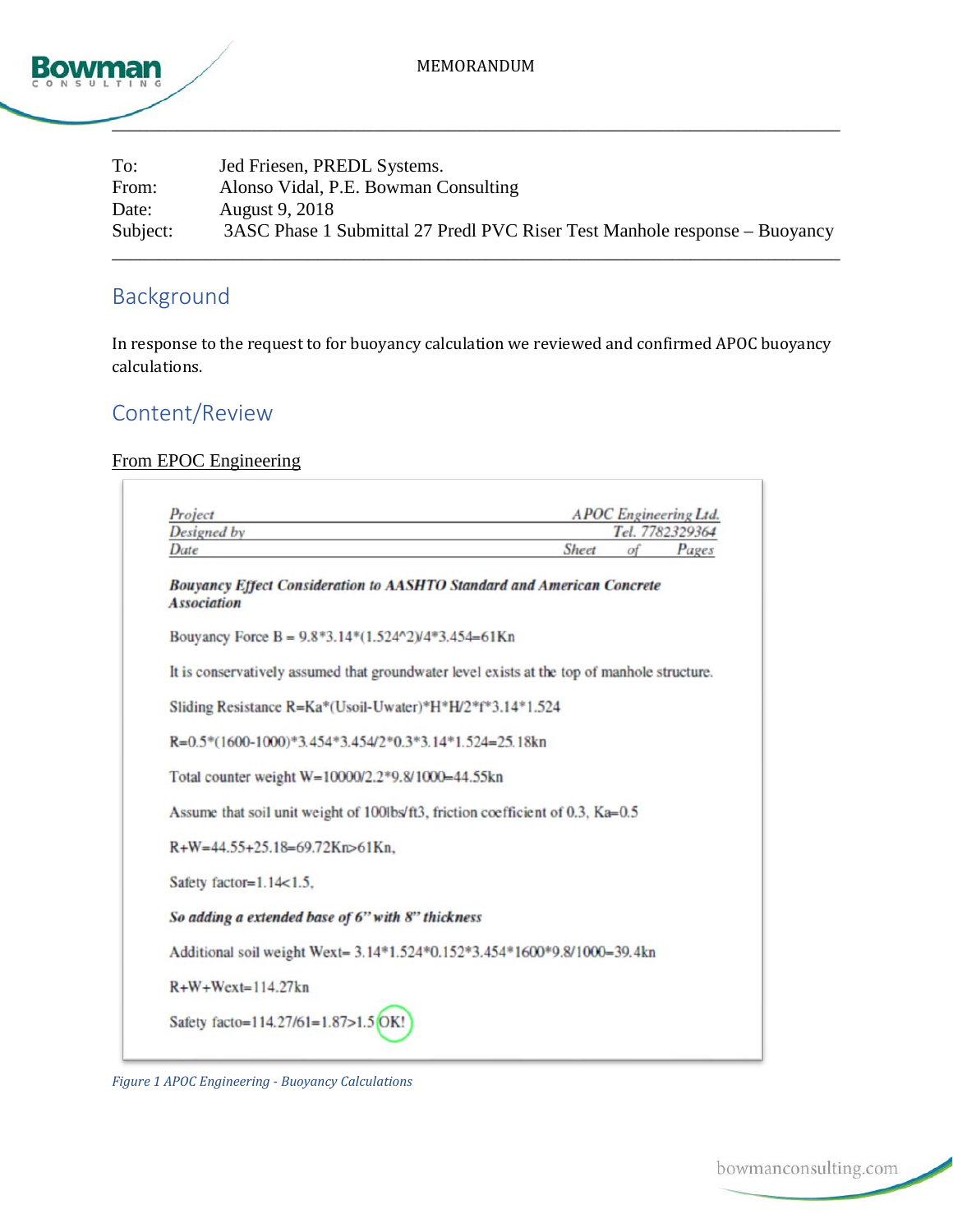The calculations in [Figure 1](#page-0-0)where reviewed and confirmed to be accurate following the criteria referenced by Dibble as: "Anti-flotation calculations assuming water table at rim elevation. Manufacturer shall include all other assumptions for the calculations."

Additionally, refer to the design calculations for ASTM F1759-97(2004) Standard Practice for Design of High-Density Polyethylene (HDPE) Manholes for Subsurface Applications1 in response 10 and on the Appendix or in the attachment of the original submittal where the buoyancy safety index is indicated as OK also.

### **Conclusions**

Buoyancy calculation where preformed and reviewed as accurate.

bowmanconsulting.com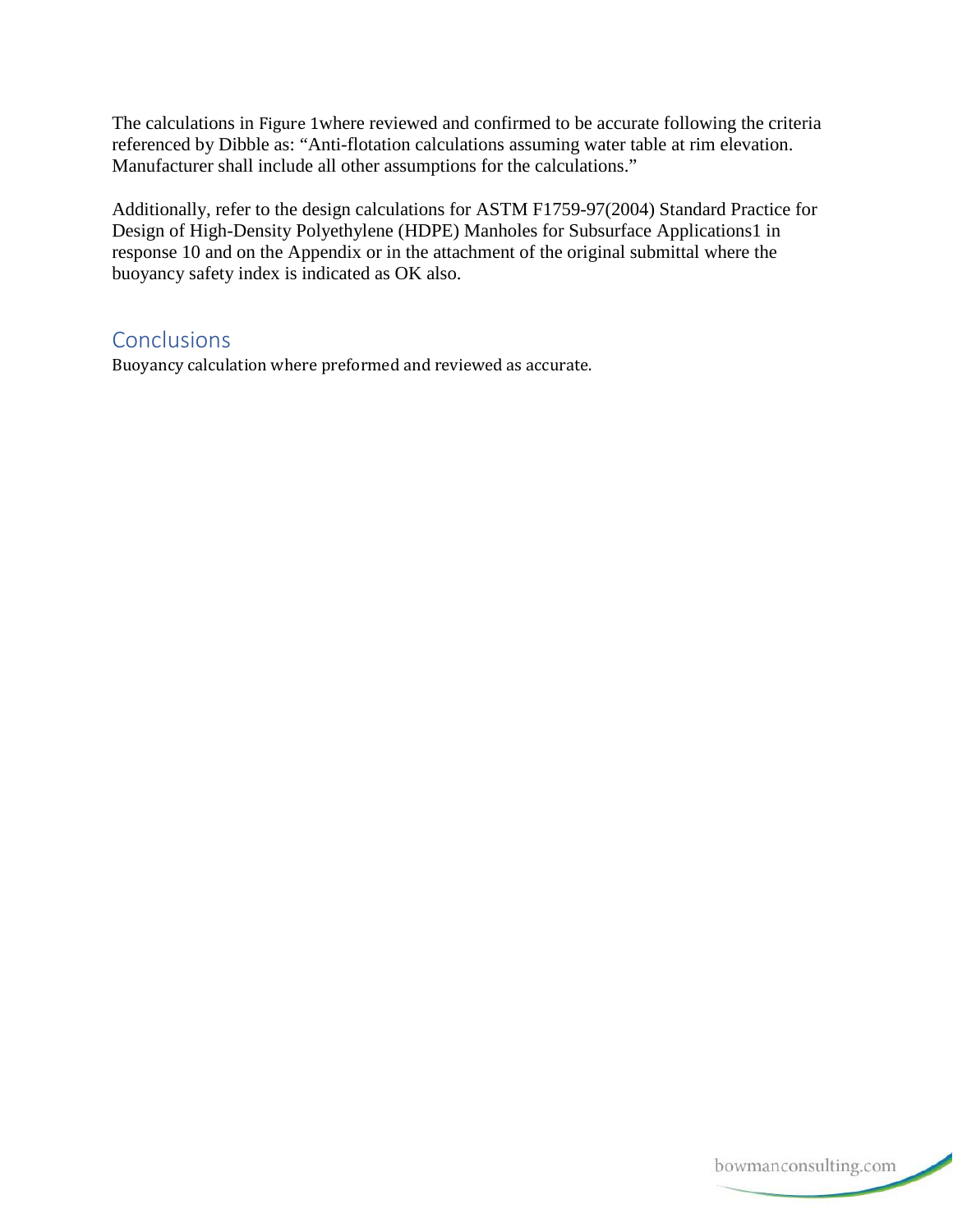- 1. Backfill soil weight on top of the lid
- 2. Self-weight of base and lid
- <u>0 |</u> 3. Soil carried by the extened base or anti-floation Ring
	-
	-

| <b>PVC Material Information</b> |        |                     |
|---------------------------------|--------|---------------------|
| <b>PVC Pipe ID</b>              | 60,000 | linch               |
| <b>Wall Thickness</b>           | 1 208  | <mark>∥</mark> inch |
| I of Wall                       | 0.147  | $Il$ nch $^4/$ in   |

#### Water Desity 62.4 lbs/cu.f Counter weight Soil Desity soil dry density<br>soil sat. density 135.000 lbs/cu.f soil sat. density<br>soil intet friction angle **135.000** soil intet.friction angle 30.000<br>friction coefficient 6.400 friction coefficient 0.400 psi,E' 4. PVC self-weight 5. Down Drag Force by soilsSoil Modulus 1000.000 0.333active Earth pres. Coe.Soil Information

## **Buoyancy Effect Check**

| Manhole Depth | PVC Length | D.D.Shear Stress | D.D. Force | <b>Buoyancy Force</b> | Bouyancy Effect Safety factor |                               | <b>DEINCHING</b>                                                                                                                                                                                                               | 4 4                   |
|---------------|------------|------------------|------------|-----------------------|-------------------------------|-------------------------------|--------------------------------------------------------------------------------------------------------------------------------------------------------------------------------------------------------------------------------|-----------------------|
|               |            | lbf/sf           | lbs        | lbs                   | <b>Extended Base</b>          |                               |                                                                                                                                                                                                                                |                       |
| 9.00          | 1.00       | 81.68            | 1334.61    | 11026.99              | 4.13                          |                               | $36" - 48"$ OPENING<br>$60°$ Ø                                                                                                                                                                                                 | 60"Ø                  |
| 10.00         | 2.00       | 92.57            | 3025.11    | 12252.21              | 3.87                          |                               | <b>TBD</b><br><b>PIPE</b>                                                                                                                                                                                                      | <b>PIPE</b>           |
| 11.00         | 3.00       | 103.46           | 5071.51    | 13477.43              | 3.69                          |                               |                                                                                                                                                                                                                                |                       |
| 12.00         | 4.00       | 114.35           | 7473.80    | 14702.65              | 3.57                          |                               |                                                                                                                                                                                                                                |                       |
| 13.00         | 5.00       | 125.24           | 10231.99   | 15927.87              | 3.49                          |                               |                                                                                                                                                                                                                                |                       |
| 14.00         | 6.00       | 136.13           | 13346.08   | 17153.10              | 3.44                          |                               |                                                                                                                                                                                                                                |                       |
| 15.00         | 7.00       | 147.02           | 16816.06   | 18378.32              | 3.41                          |                               |                                                                                                                                                                                                                                |                       |
| 16.00         | 8.00       | 157.91           | 20641.94   | 19603.54              | 3.41                          |                               | <b>PREDL SYSTEMS</b>                                                                                                                                                                                                           |                       |
| 17.00         | 9.00       | 168.80           | 24823.71   | 20828.76              | 3.42                          |                               | <b>FRP BASELINER</b>                                                                                                                                                                                                           |                       |
| 18.00         | 10.00      | 179.69           | 29361.37   | 22053.98              | 3.45                          |                               |                                                                                                                                                                                                                                |                       |
| 19.00         | 11.00      | 190.58           | 34254.94   | 23279.20              | 3.49                          |                               | The television of the Control of the Control of the Control of the Control of the Control of the Control of the Control of the Control of The Control of The Control of The Control of The Control of The Control of The Contr | $+ 44$                |
| 20.00         | 12.00      | 201.47           | 39504.39   | 24504.42              | 3.54                          |                               |                                                                                                                                                                                                                                | <b>PREDL FRP BELL</b> |
| 21.00         | 13.00      | 212.36           | 45109.75   | 25729.64              | 3.60                          |                               |                                                                                                                                                                                                                                | <b>GASKET</b>         |
| 22.00         | 14.00      | 223.25           | 51071.00   | 26954.86              | 3.67                          |                               |                                                                                                                                                                                                                                |                       |
| 23.00         | 15.00      | 234.14           | 57388.14   | 28180.09              | 3.75                          |                               | <b>Extended Base</b>                                                                                                                                                                                                           |                       |
| 24.00         | 16.00      | 245.03           | 64061.18   | 29405.31              | 3.83                          |                               |                                                                                                                                                                                                                                |                       |
| 25.00         | 17.00      | 255.92           | 71090.12   | 30630.53              | 3.91                          |                               |                                                                                                                                                                                                                                |                       |
| 26.00         | 18.00      | 266.81           | 78474.95   | 31855.75              | 4.00                          | D.D.FORCE:                    | <b>Down Drag Force</b>                                                                                                                                                                                                         |                       |
| 27.00         | 19.00      | 277.70           | 86215.67   | 33080.97              | 4.10                          | Counter weight Extened base = |                                                                                                                                                                                                                                | 35000 lbs             |
| 28.00         | 20.00      | 288.59           | 94312.29   | 34306.19              | 4.19                          |                               |                                                                                                                                                                                                                                | <b>II</b> lbs         |
| 29.00         | 21.00      | 299.48           | 102764.81  | 35531.41              | 4.30                          | Counter weight (lid) =        |                                                                                                                                                                                                                                | 2500 lbs              |
| 30.00         | 22.00      | 310.37           | 111573.22  | 36756.63              | 4.40                          |                               | PVC Riser Weight (per foot length)=                                                                                                                                                                                            | $155$   bs            |



Counter Weights considered in the calculation:

## Calculation Sheet

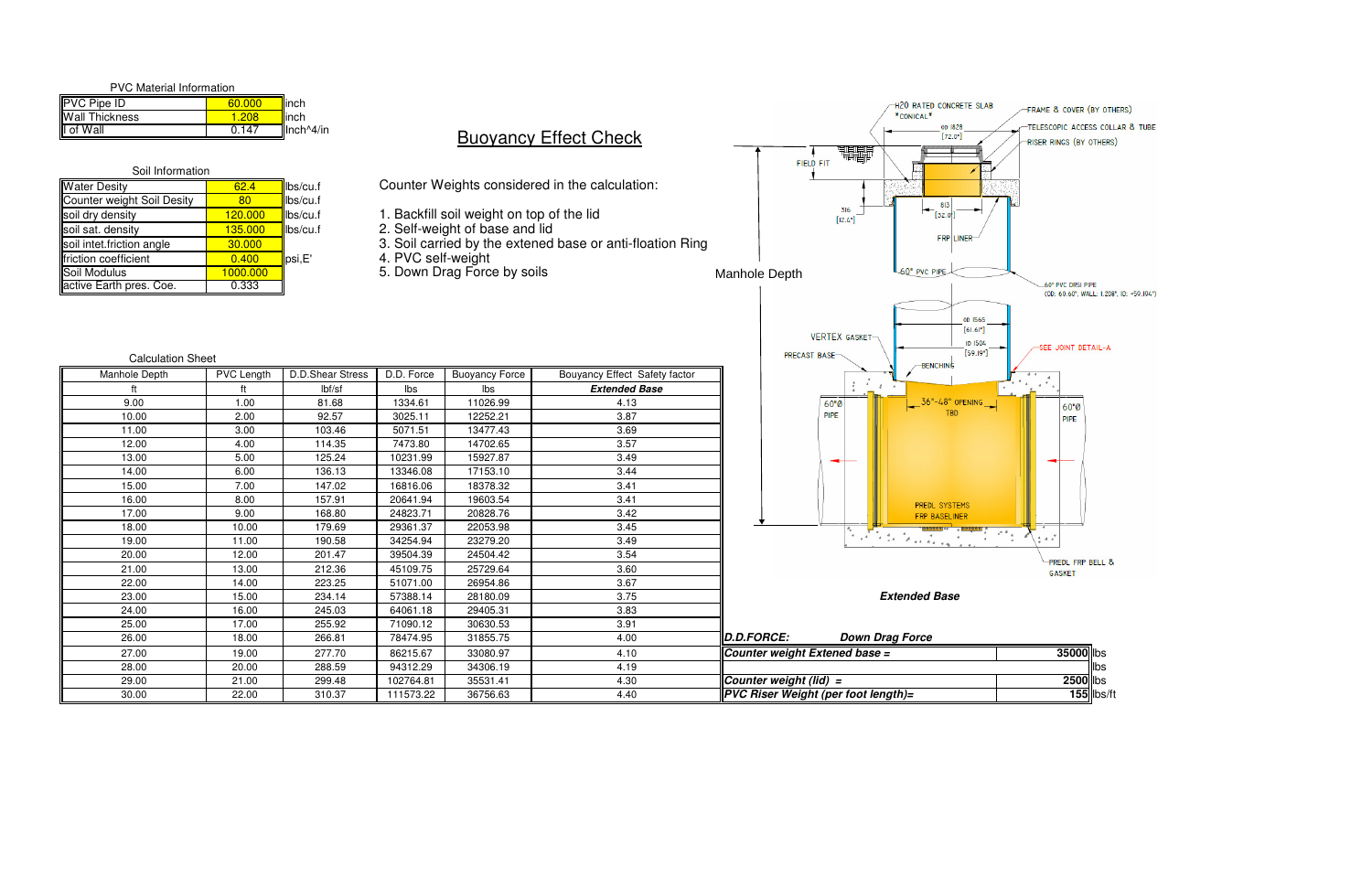| <b>PVC Material Information</b> |        |                                                      |
|---------------------------------|--------|------------------------------------------------------|
| <b>PVC Pipe ID</b>              | 60.000 | llinch                                               |
| <b>Wall Thickness</b>           | 1.208  | ⊿linch                                               |
| I of Wall                       | 0.147  | $\mathsf{II}$ nch <sup><math>\wedge</math>4/in</sup> |

- 1. Backfill soil weight on top of the lid 2. Self-weight of base and lid
- 
- <u>0 |</u> 3. Soil carried by the extened base or anti-floation Ring
	-
	-



| Soil Information           |          |          |                                   |
|----------------------------|----------|----------|-----------------------------------|
| <b>Water Desity</b>        | 62.4     | lbs/cu.f | <b>Counter Weights considered</b> |
| Counter weight Soil Desity | 80       | lbs/cu.f |                                   |
| soil dry density           | 120.000  | lbs/cu.f | 1. Backfill soil weight on top    |
| soil sat. density          | 135.000  | lbs/cu.f | 2. Self-weight of base and lio    |
| soil intet friction angle  | 30.000   |          | 3. Soil carried by the extene     |
| friction coefficient       | 0.400    | psi,E'   | 4. PVC self-weight                |
| Soil Modulus               | 1000.000 |          | 5. Down Drag Force by soils       |
| active Earth pres. Coe.    | 0.333    |          |                                   |

## **Buoyancy Effect Check**

| <b>Calculation Sheet</b> |            |                  |            |                       |                               |                                            | <b>PRECAST BASE-</b>   | [الحالون]<br><b>BENCHING</b> |                       |
|--------------------------|------------|------------------|------------|-----------------------|-------------------------------|--------------------------------------------|------------------------|------------------------------|-----------------------|
| Manhole Depth            | PVC Length | D.D.Shear Stress | D.D. Force | <b>Buoyancy Force</b> | Bouyancy Effect Safety factor |                                            |                        |                              |                       |
|                          |            | lbf/sf           | Ibs        | lbs                   | <b>Base</b>                   |                                            |                        |                              |                       |
| 9.00                     | 1.00       | 81.68            | 1334.61    | 11026.99              | 2.95                          |                                            | $60°$ Ø                | $36"~48"$ OPENING            | $60"$ Ø               |
| 10.00                    | 2.00       | 92.57            | 3025.11    | 12252.21              | 2.81                          |                                            | PIPE                   |                              | PIPE                  |
| 11.00                    | 3.00       | 103.46           | 5071.51    | 13477.43              | 2.73                          |                                            |                        |                              |                       |
| 12.00                    | 4.00       | 114.35           | 7473.80    | 14702.65              | 2.69                          |                                            |                        |                              |                       |
| 13.00                    | 5.00       | 125.24           | 10231.99   | 15927.87              | 2.67                          |                                            | ╼                      |                              |                       |
| 14.00                    | 6.00       | 136.13           | 13346.08   | 17153.10              | 2.68                          |                                            |                        |                              |                       |
| 15.00                    | 7.00       | 147.02           | 16816.06   | 18378.32              | 2.70                          |                                            |                        |                              |                       |
| 16.00                    | 8.00       | 157.91           | 20641.94   | 19603.54              | 2.74                          |                                            |                        | <b>PREDL SYSTEMS</b>         |                       |
| 17.00                    | 9.00       | 168.80           | 24823.71   | 20828.76              | 2.80                          |                                            |                        | FRP BASELINER                |                       |
| 18.00                    | 10.00      | 179.69           | 29361.37   | 22053.98              | 2.86                          |                                            |                        |                              |                       |
| 19.00                    | 11.00      | 190.58           | 34254.94   | 23279.20              | 2.93                          |                                            |                        |                              |                       |
| 20.00                    | 12.00      | 201.47           | 39504.39   | 24504.42              | 3.01                          |                                            |                        |                              | <b>PREDL FRP BELL</b> |
| 21.00                    | 13.00      | 212.36           | 45109.75   | 25729.64              | 3.10                          |                                            |                        |                              | <b>GASKET</b>         |
| 22.00                    | 14.00      | 223.25           | 51071.00   | 26954.86              | 3.19                          |                                            |                        |                              |                       |
| 23.00                    | 15.00      | 234.14           | 57388.14   | 28180.09              | 3.28                          |                                            |                        |                              |                       |
| 24.00                    | 16.00      | 245.03           | 64061.18   | 29405.31              | 3.38                          |                                            |                        |                              |                       |
| 25.00                    | 17.00      | 255.92           | 71090.12   | 30630.53              | 3.49                          |                                            |                        |                              |                       |
| 26.00                    | 18.00      | 266.81           | 78474.95   | 31855.75              | 3.59                          | D.D.FORCE:                                 | <b>Down Drag Force</b> |                              |                       |
| 27.00                    | 19.00      | 277.70           | 86215.67   | 33080.97              | 3.70                          | Counter weight Extened base =              |                        |                              | 22000 lbs             |
| 28.00                    | 20.00      | 288.59           | 94312.29   | 34306.19              | 3.82                          |                                            |                        |                              | <b>Ilbs</b>           |
| 29.00                    | 21.00      | 299.48           | 102764.81  | 35531.41              | 3.93                          | Counter weight (lid) $=$                   |                        |                              | 2500 lbs              |
| 30.00                    | 22.00      | 310.37           | 111573.22  | 36756.63              | 4.05                          | <b>PVC Riser Weight (per foot length)=</b> |                        |                              | $155$ lbs             |



Counter Weights considered in the calculation: